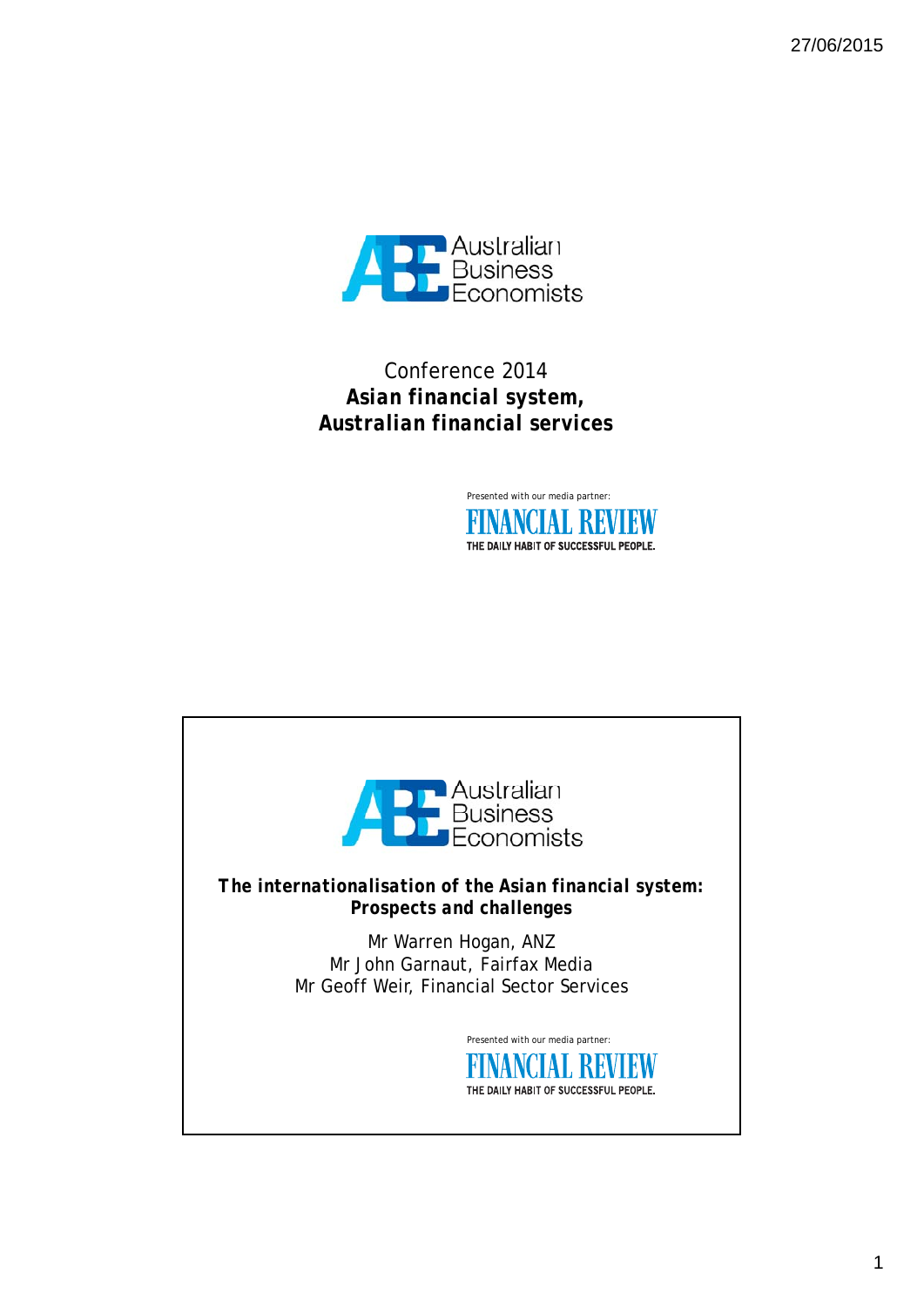

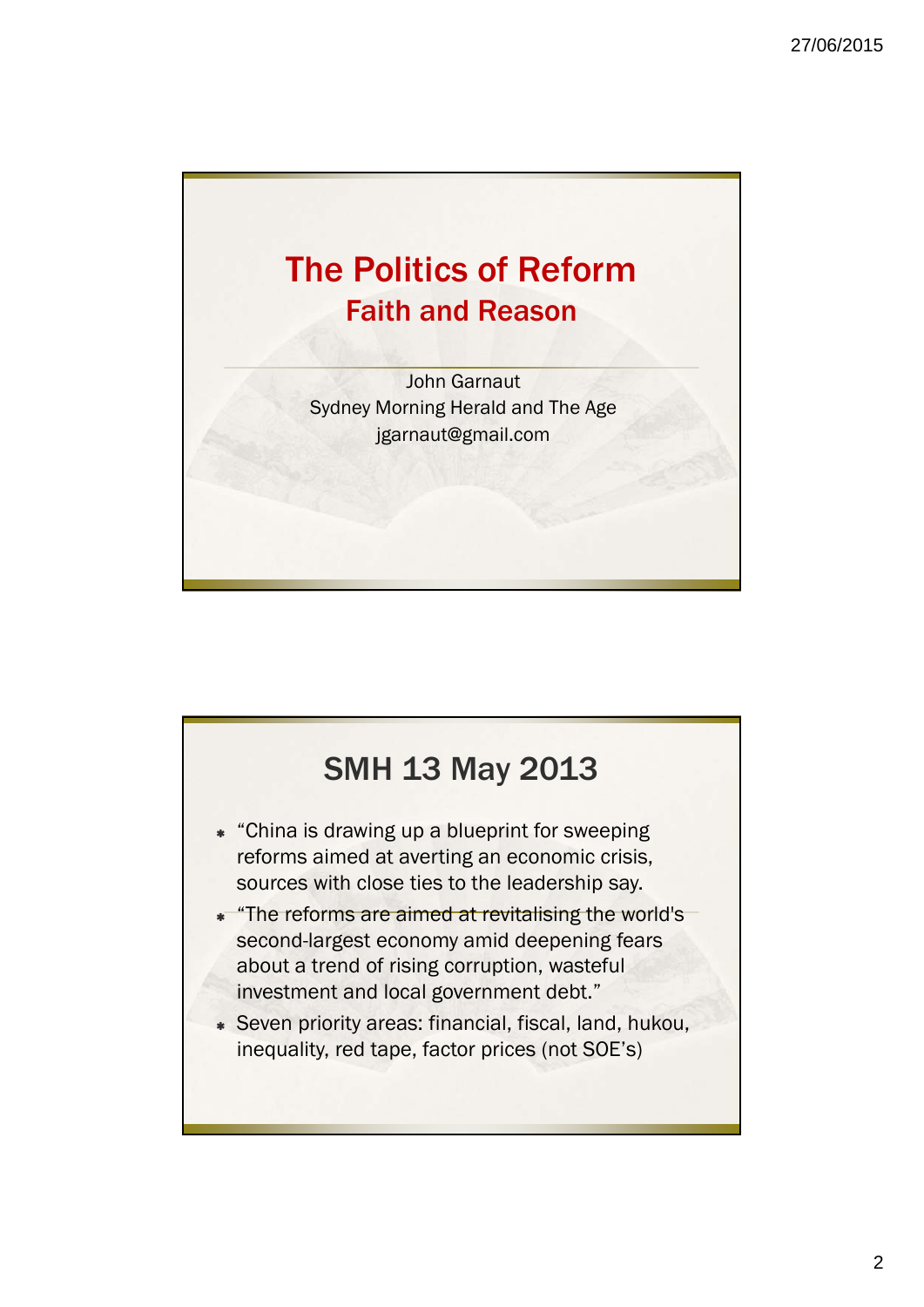## According to the street

"A golden decade of sustainable growth and unparalleled prosperity has just started," ANZ's China economy team, Nov 2013, after Third Plenum.

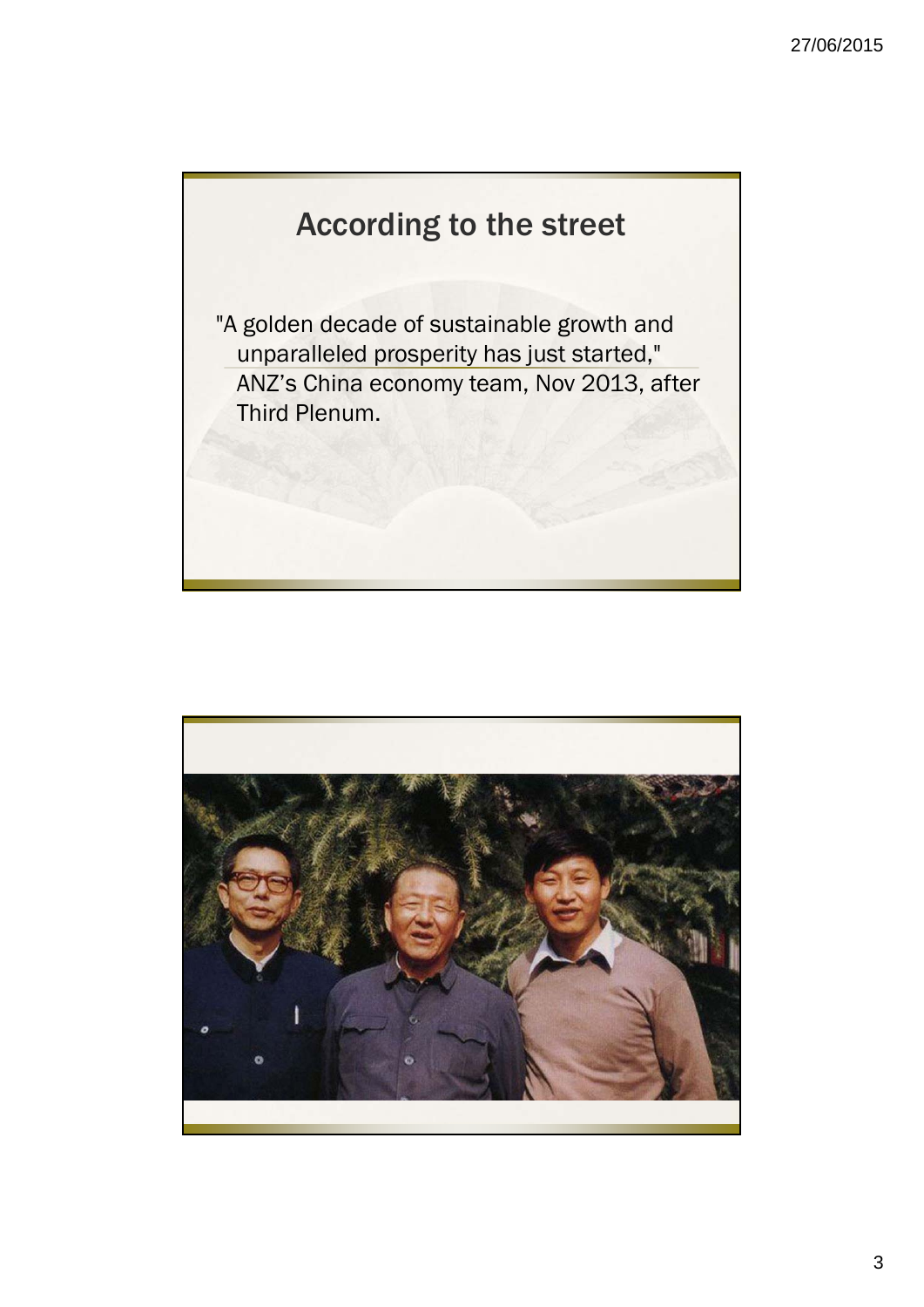

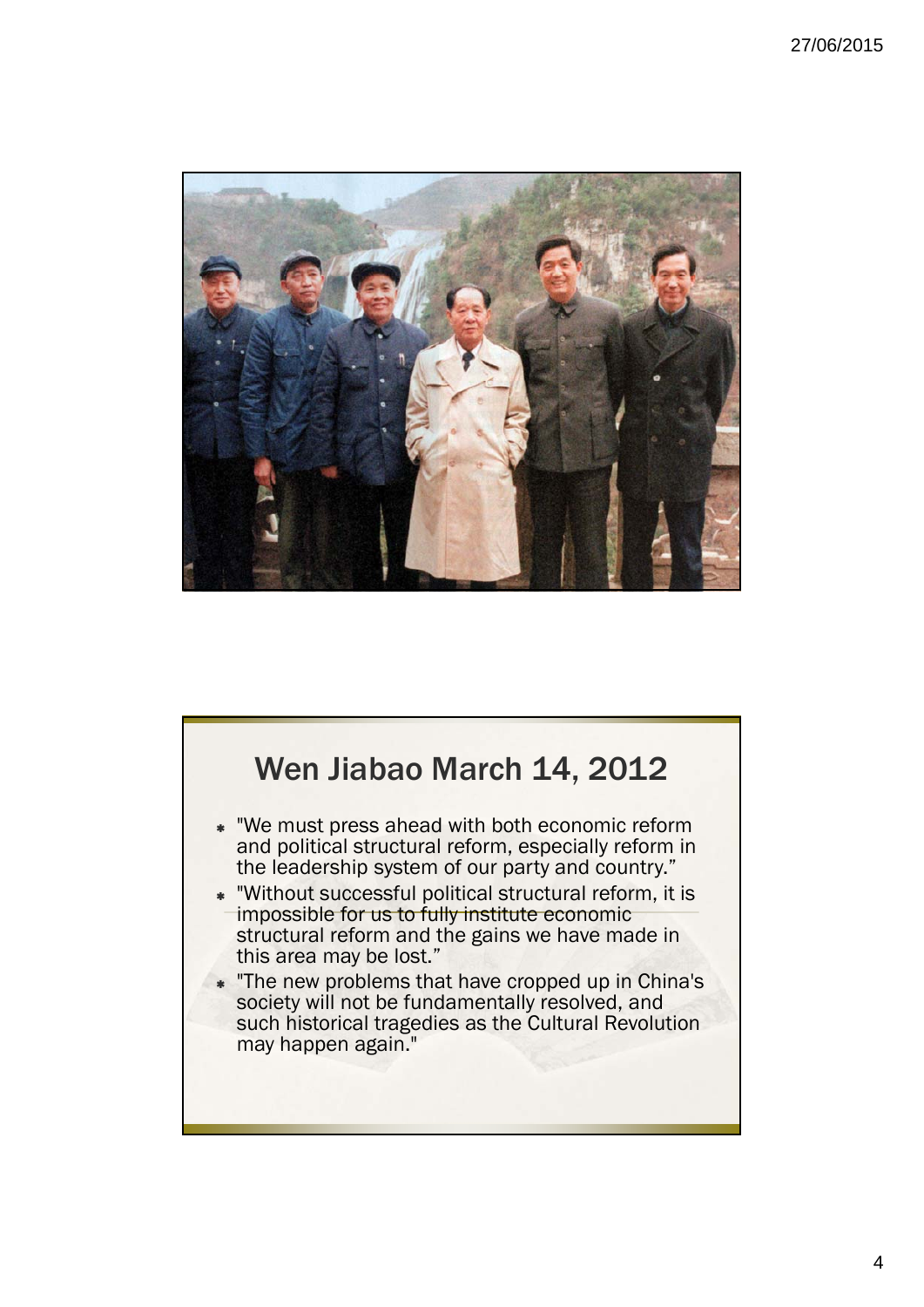

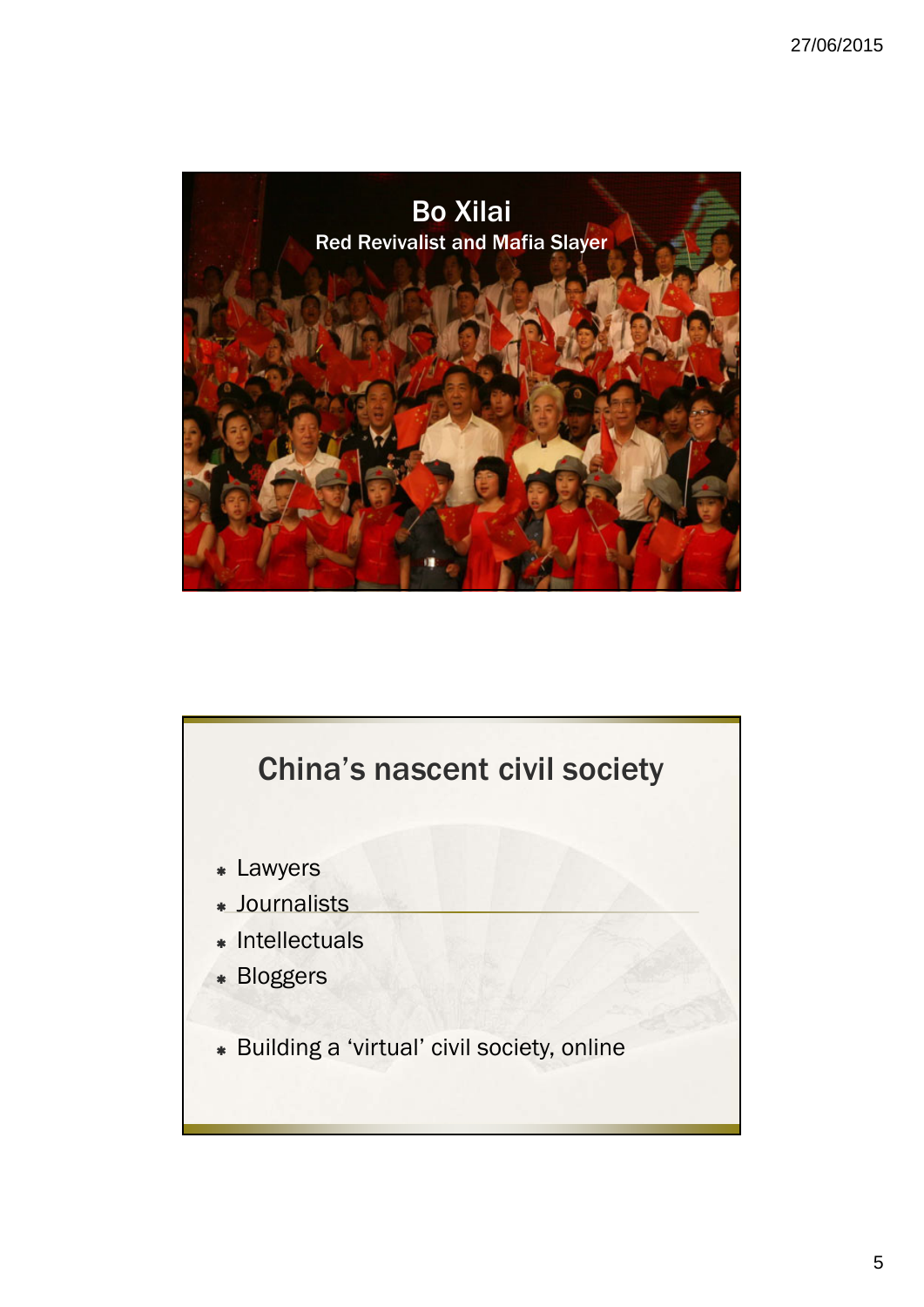

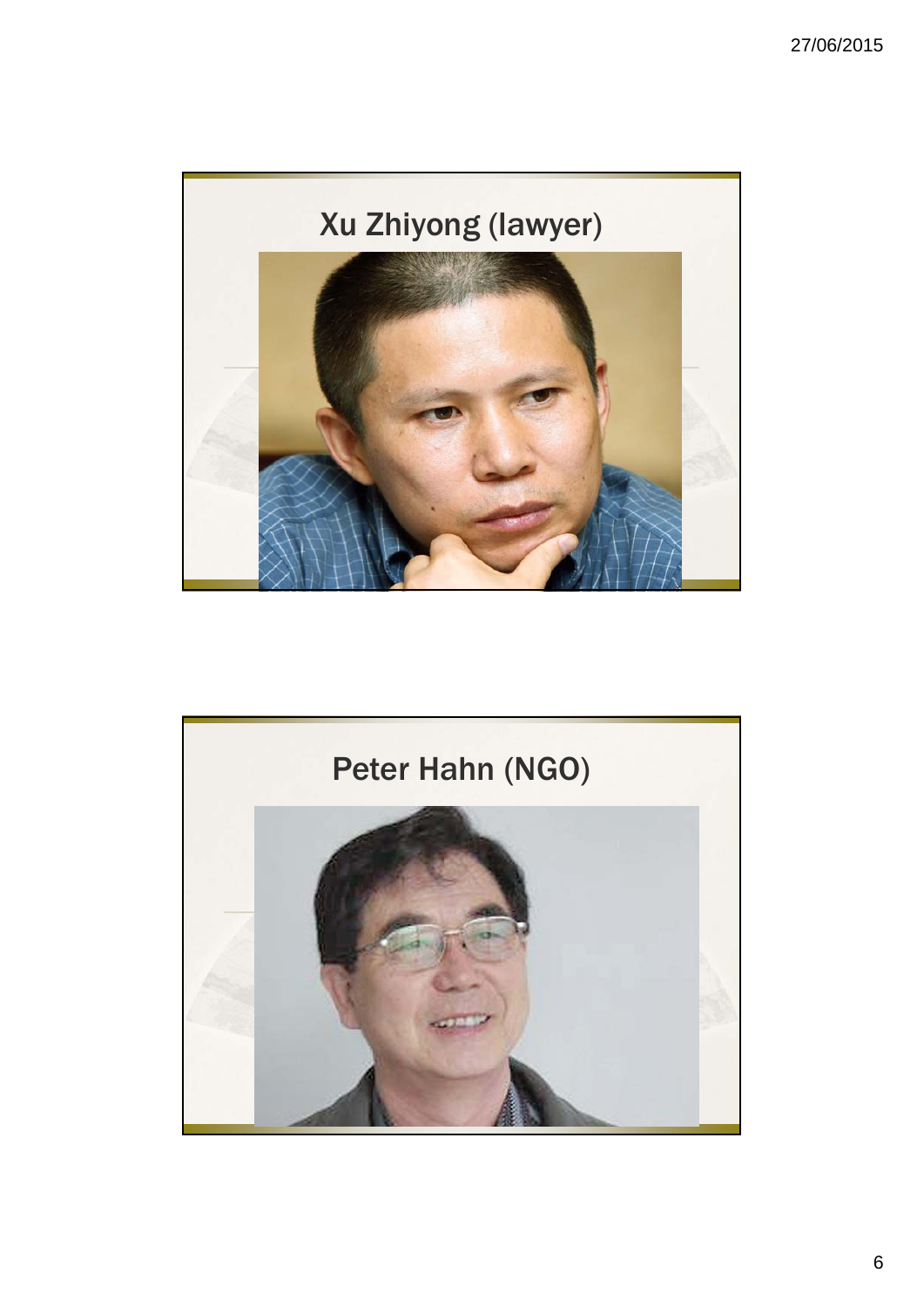

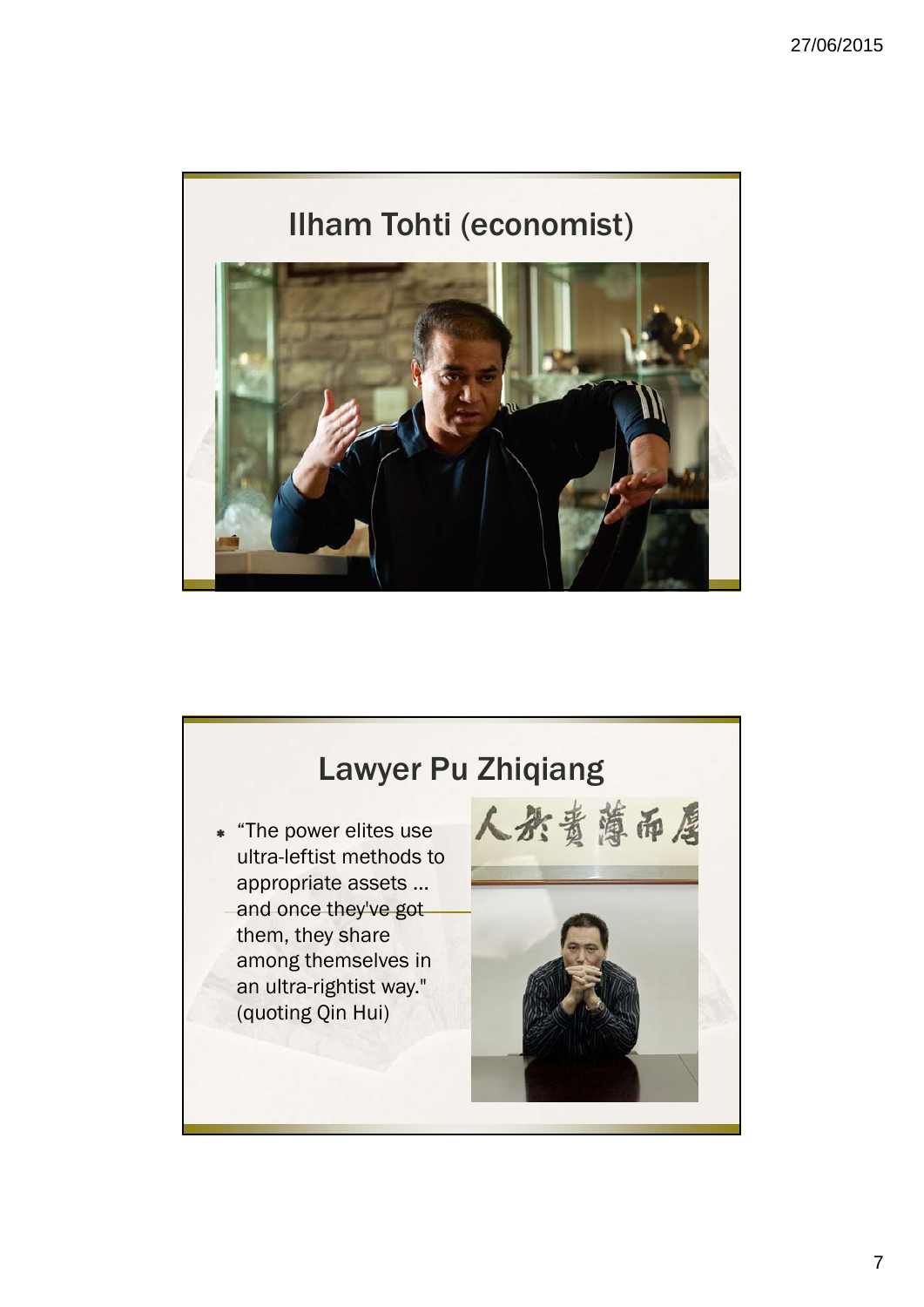